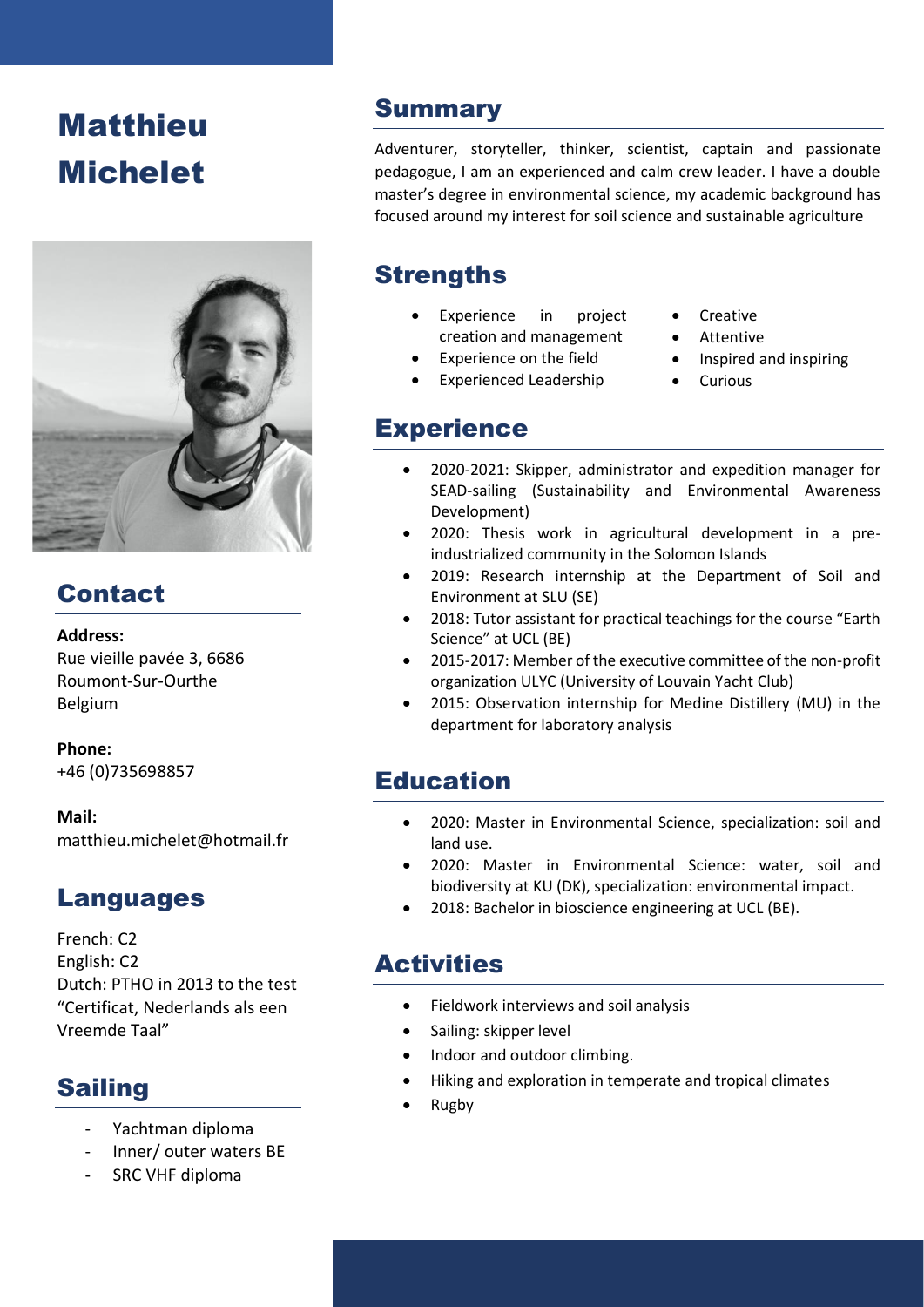# Marie-Kell de Cannart



# Contact

#### **Address:**

Avenue Albertine 5, 1330 Rixensart Belgium

**Phone:** +32 (0)487643326

**Mail:** mkdec@hotmail.com

# Languages

French: C2 English: C2 Dutch: C1 German: C1 Italian: C1

# Sailing

- Yachtman diploma
- Inner/ outer waters BE
- SRC VHF diploma

### **Summary**

Having studied violin and marine biology, I link my passions together by exploring new fields of study, like making music with whales. I am inspired and curious about many things, always looking for new adventures while sharing what I have already studied. I have a strong will to awaken ecological responsibility in all generations.

# **Strengths**

- Experience on the marine field, analytical research
- Open-minded and motivated team member
- Creative and empathic
- **Involved**
- Finds beauty in the smallest things

### **Experience**

- 2020-2021: Project member for SEAD-sailing (Sustainability and Environmental Awareness Development)
- 2020: Sound pollution project and documentary shoot onboard Sailing Hirondelle, Britanny (FR)
- 2020: Master Thesis on acoustic data analysis of shared group calls of Short-Finned Pilot Whales in Tenerife, Canary Islands (La Laguna University)
- 2019-2020: Social Media Manager/Ocean Community Manager for Cyan Planet, start-up creating VR experiences to raise awareness for the oceans (GER). Currently working on 'Sea with Sounds' in collaboration with OceanSounds (NO)
- 2019: Research internship with SeaExpert on edible seaweed in Faial, Azores(PT), Research Project at the Tjarno Laboratory (SWE)
- 2012-2020: Violin and Piano private teacher for all ages, Violinist comfortable in all music genres; performer for concerts and private events/festivals

# Education

- 2020-: Didactic Master in Violin at the Royal Conservatory of Bruxelles.
- 2020: International Master's in science of Marine Biological Resources based at Ghent University (BE): specialized in conservation.
- 2018: Bachelor's in general biology at ULB, Specialized Master in Violin at the Royal Conservatory of Bruxelles (BE).

# **Activities**

- Scuba-diving (Rec1 GUE), freediving and swimming
- Sailing: crew member
- Creating and performing music in diverse environments
- Puzzles, yoga, hiking, exploring and observing nature